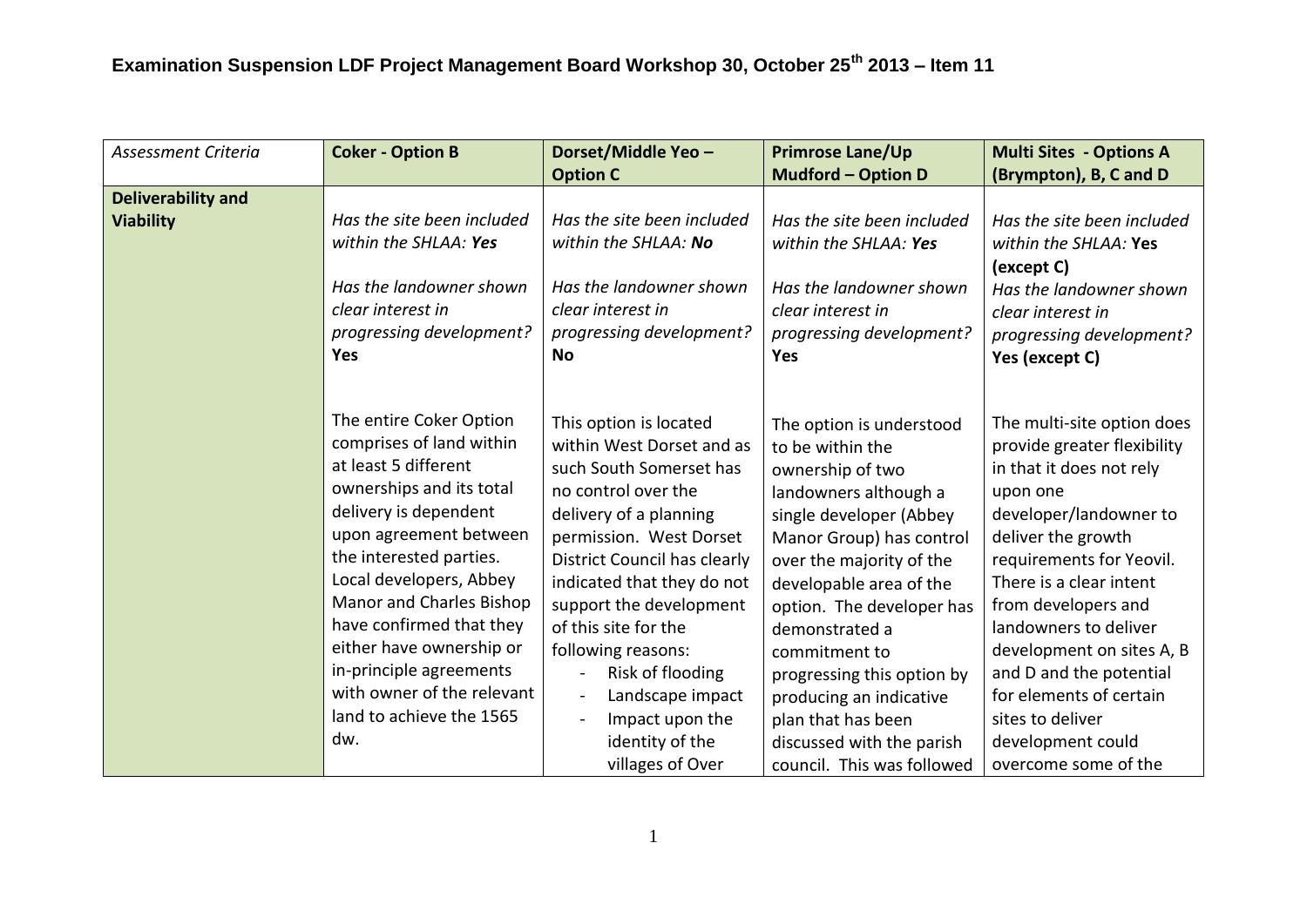|  | Compton and<br><b>Bradford Abbas</b> | by a request for an EIA<br>screening opinion in<br>relation to an indicative<br>proposal for up to 800<br>dwellings (13/00286/EIASS) | more difficult landowner<br>issues.<br>Option D is next to an<br>approved employment<br>site (07/05431/OUT) and<br>is within the control of the<br>Abbey Manor Group.<br>Recent discussions have<br>taken place regarding the<br>potential for residential<br>and other uses on this<br>site. |
|--|--------------------------------------|--------------------------------------------------------------------------------------------------------------------------------------|-----------------------------------------------------------------------------------------------------------------------------------------------------------------------------------------------------------------------------------------------------------------------------------------------|
|--|--------------------------------------|--------------------------------------------------------------------------------------------------------------------------------------|-----------------------------------------------------------------------------------------------------------------------------------------------------------------------------------------------------------------------------------------------------------------------------------------------|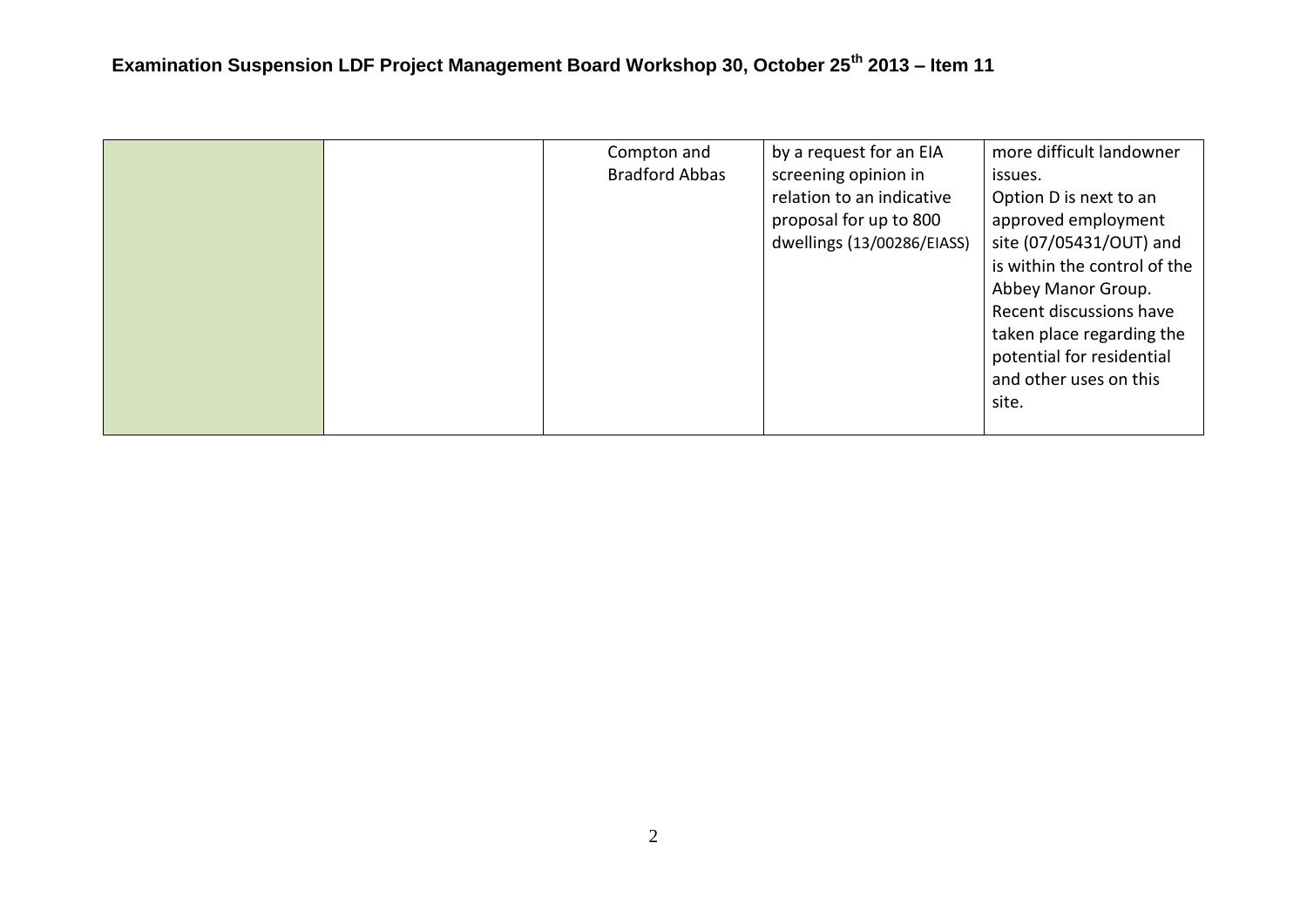| <b>Assessment Criteria</b> | <b>Coker - Option B</b>                                                                                                                                                                                                                                                                                                | Dorset/Middle Yeo -                                                                                                                                                                                                                                                                                                   | <b>Primrose Lane/Up</b>                                                                                                                                                                                                                                                                                                | <b>Multi Sites - Options A</b>                                                                                                                                                                                                              |
|----------------------------|------------------------------------------------------------------------------------------------------------------------------------------------------------------------------------------------------------------------------------------------------------------------------------------------------------------------|-----------------------------------------------------------------------------------------------------------------------------------------------------------------------------------------------------------------------------------------------------------------------------------------------------------------------|------------------------------------------------------------------------------------------------------------------------------------------------------------------------------------------------------------------------------------------------------------------------------------------------------------------------|---------------------------------------------------------------------------------------------------------------------------------------------------------------------------------------------------------------------------------------------|
|                            |                                                                                                                                                                                                                                                                                                                        | <b>Option C</b>                                                                                                                                                                                                                                                                                                       | <b>Mudford - Option D</b>                                                                                                                                                                                                                                                                                              | (Brympton), B, C and D                                                                                                                                                                                                                      |
| <b>Market Capacity</b>     | There has been very little<br>development to the south<br>of Yeovil and it is<br>considered that housing in<br>this area would be<br>attractive to buyers                                                                                                                                                              | This site would provide a<br>different 'offer' than other<br>developments around<br>Yeovil                                                                                                                                                                                                                            | Adjoins existing Wyndham<br>park site (currently under<br>development) and this<br>may affect the<br>marketability of this site                                                                                                                                                                                        | The development of<br>several sites would<br>provide a variety of<br>different products in<br>different locations and any<br>risk would be shared<br>across various developers.                                                             |
|                            | There would be a<br>reduction in variety of<br>'offer' with the<br>development of one single<br>site                                                                                                                                                                                                                   | There would be a<br>reduction in variety of<br>'offer' with the<br>development of one single<br>site                                                                                                                                                                                                                  | There would be a<br>reduction in variety of<br>'offer' with the<br>development of one single<br>site                                                                                                                                                                                                                   |                                                                                                                                                                                                                                             |
|                            | Baker's Housing<br><b>Requirement Assessment</b><br>Jan 2011 (para 8.20)<br>suggested that a single<br>large site is likely to<br>deliver a maximum of 260<br>dpa (on the basis of<br>several different outlets)<br>and that if SSDC were<br>looking for a higher<br>delivery then it should<br>consider more than one | Baker's Housing<br><b>Requirement Assessment</b><br>Jan 2011(para 8.20)<br>suggested that a single<br>large site is likely to<br>deliver a maximum of 260<br>dpa (on the basis of<br>several different outlets)<br>and that if SSDC were<br>looking for a higher<br>delivery then it should<br>consider more than one | Baker's Housing<br><b>Requirement Assessment</b><br>Jan 2011 (para 8.20)<br>suggested that a single<br>large site is likely to<br>deliver a maximum of 260<br>dpa (on the basis of<br>several different outlets)<br>and that if SSDC were<br>looking for a higher<br>delivery then it should<br>consider more than one | The Baker Associates<br><b>Housing Requirement</b><br>Assessement 2011 (para<br>8.32) suggests that the<br>maximum theoretical<br>capacity of delivery could<br>be achieved by spreading<br>development across up to<br>4 urban extensions. |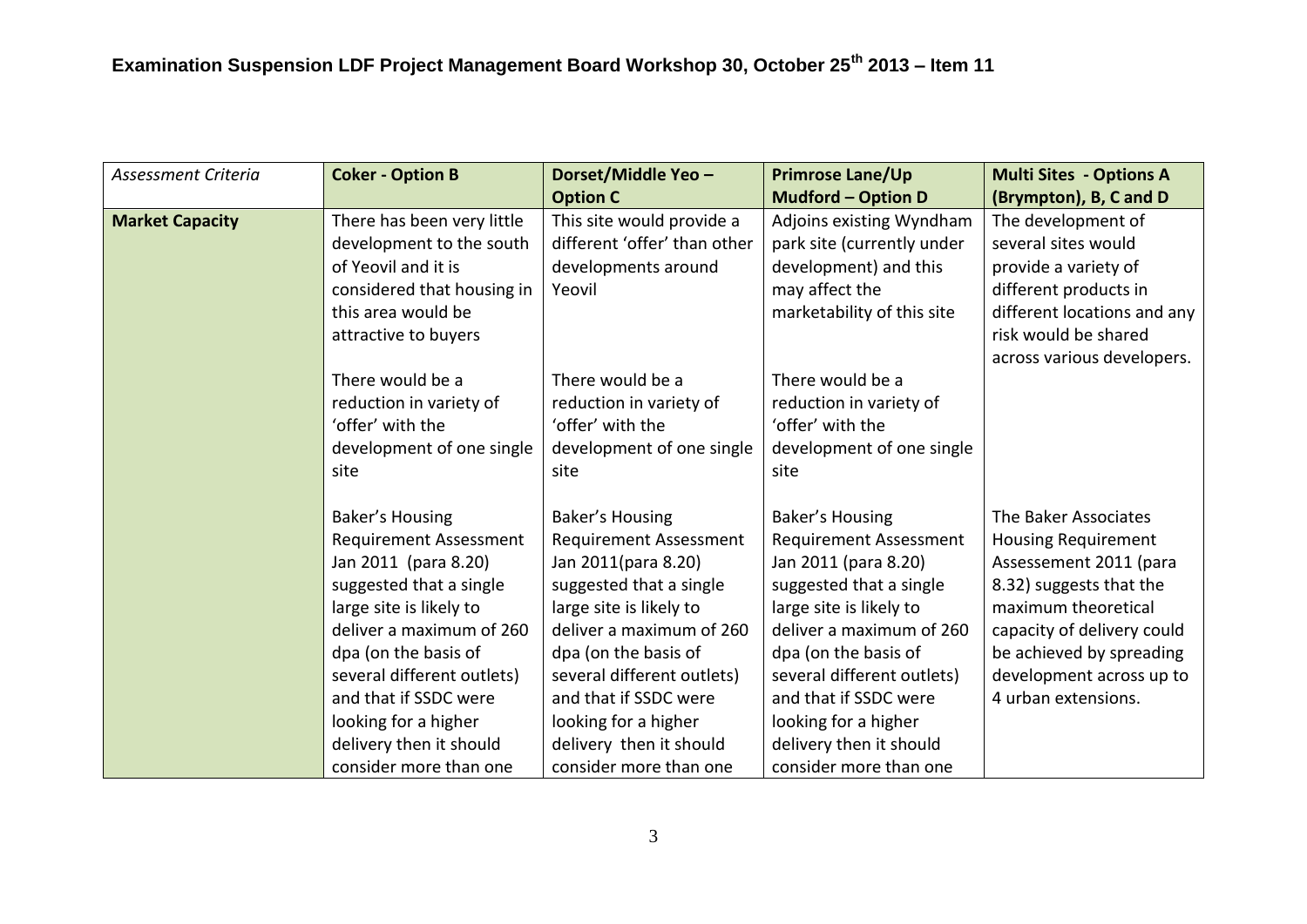site. Notice is site to site in the site of  $\vert$  site is site in the site in the site is site.

| Assessment Criteria   | <b>Coker - Option B</b>      | Dorset/Middle Yeo -         | <b>Primrose Lane/Up</b>      | <b>Multi Sites - Options A</b> |
|-----------------------|------------------------------|-----------------------------|------------------------------|--------------------------------|
|                       |                              | <b>Option C</b>             | <b>Mudford - Option D</b>    | (Brympton), B, C and D         |
| <b>Infrastructure</b> | Is there CIL evidence?: Yes. | Is there CIL evidence?: No  | Is there CIL evidence?: Yes. | Is there CIL evidence?: Yes    |
| <b>Deliverability</b> | Viability assessments        | SSDC have not assessed      | Viability assessments        | Development of a single        |
|                       | indicate that whilst large   | any sites within West       | indicate that a large urban  | urban extension is likely to   |
|                       | urban extensions are able    | Dorset however we are       | extension will not be able   | be able to meet its S106       |
|                       | to meet their 106            | aware that whilst large     | to contribute towards CIL    | requirements for essential     |
|                       | requirements it is unlikely  | urban extensions are able   | due to the infrastructure    | on-site infrastructure but     |
|                       | that they will be            | to meet their 106           | costs that will need to be   | are unable to make a CIL       |
|                       | sufficiently viable to pay   | requirements it is unlikely | funded through S106.         | contribution. Smaller          |
|                       | CIL.                         | that they will be           |                              | developments have the          |
|                       |                              | sufficiently viable to pay  | The option does adjoin an    | potential to make a            |
|                       | Are there any known          | CIL.                        | existing development site    | contribution towards           |
|                       | exceptional infrastructure   |                             | and it is probable that      | infrastructure.                |
|                       | requirements? No. It is      | This site is located within | some of the upgrading of     |                                |
|                       | considered that all          | West Dorset and there is    | services/utilities has been  | Are there any known            |
|                       | infrastructure               | uncertainty in respect of   | carried out.                 | exceptional infrastructure     |
|                       | requirements can be          | the infrastructure that     |                              | requirements? No.              |
|                       | addressed at the master      | would be expected by the    | Are there any known          |                                |
|                       | planning stage.              | adjoining local authority.  | exceptional infrastructure   | A truly multi-site delivery    |
|                       |                              |                             | requirements? No. It is      | may improve viability by       |
|                       | As the land is within        |                             | considered that all          | making better use of           |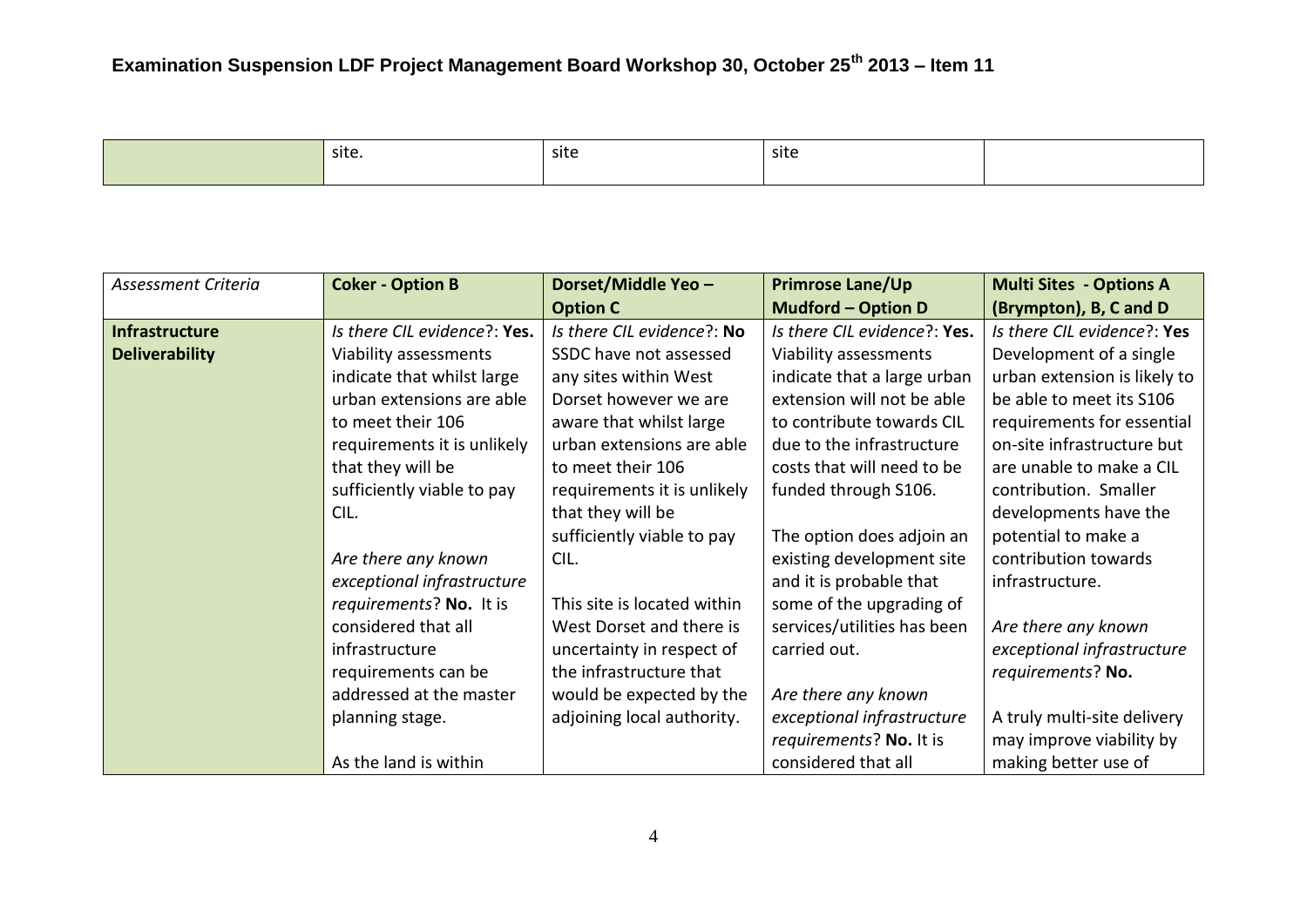| different ownerships the   | infrastructure          | existing capacity that     |
|----------------------------|-------------------------|----------------------------|
| deliverability of the      | requirements can be     | could be enhanced          |
| essential infrastructure   | addressed at the master | through reasonable         |
| will rely upon agreement   | planning stage.         | contributions rather than  |
| between the various        |                         | a requirement to provide   |
| parties to ensure that the |                         | totally new infrastructure |
| burden is equalised        |                         | e.g the improvement of an  |
|                            |                         | existing junction rather   |
|                            |                         | than a new roundabout      |

| Assessment Criteria              | <b>Coker - Option B</b>    | Dorset/Middle Yeo -          | <b>Primrose Lane/Up</b>       | <b>Multi Sites - Options A</b> |
|----------------------------------|----------------------------|------------------------------|-------------------------------|--------------------------------|
|                                  |                            | <b>Option C</b>              | <b>Mudford - Option D</b>     | (Brympton), B, C and D         |
| <b>Provision of Services and</b> | The scale of this option   | This site is located within  | The scale of the              | The multi-site option does     |
| <b>Facilities</b>                | and the potential for      | West Dorset and as such      | developable area is likely    | present an issue in terms      |
|                                  | additional development     | the delivery of services     | to enable the                 | of scale as it is widely       |
|                                  | beyond the Plan Period     | would be within the          | development to provide        | recognised that smaller        |
|                                  | would allow for the        | control of another           | those services/facilities     | developments are less          |
|                                  | provision of meaningful    | authority.                   | that are required to make     | likely to be able to provide   |
|                                  | services and facilities to |                              | this a sustainable option.    | on-site facilities such as     |
|                                  | serve the development.     | This site is also separated  |                               | schools, community halls       |
|                                  | Furthermore the scale of   | from the rest of Yeovil by   | The site is well related to a | etc.                           |
|                                  | the site would allow the   | an industrial area and it is | proposed school site and      |                                |
|                                  | provision of a secondary   | unlikely that any facilities | is within reasonable          | The multi-site approach        |
|                                  | and primary school.        | provided here would be       | proximity of an existing      | can potentially rely upon      |
|                                  | However, correspondence    | widely used by the           | secondary school.             | existing facilities and make   |
|                                  | from County Planning       | existing population.         |                               | contributions towards          |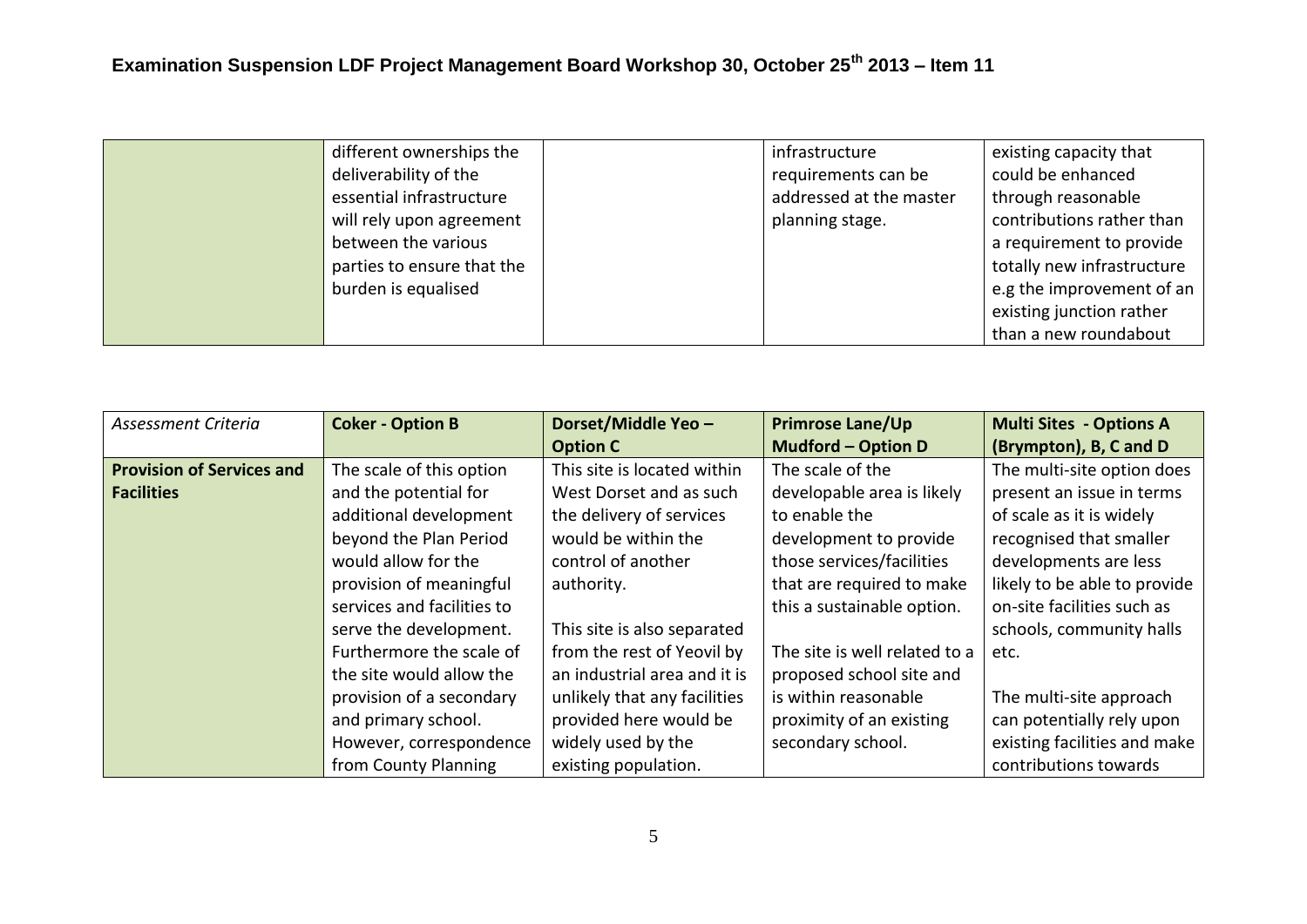| Officer $(16^{th}$ Oct 2013)  | As the site is controlled by  | improving capacity.          |
|-------------------------------|-------------------------------|------------------------------|
| indicates that the            | one developer the             | Furthermore,                 |
| southern option may not       | provision of services and     | developments of approx.      |
| be a preferred location for   | facilities within the site is | 500 dwellings have           |
| a secondary school            | achievable.                   | historically been required   |
| because of distance from      |                               | to provide primary school    |
| main residential areas.       | The provision of improved     | sites.                       |
|                               | public transport links        |                              |
| As the land is within         | could be achieved on this     | A multi-site approach has    |
| several different             | site, making use of           | the potential to improve     |
| ownerships the                | existing services to the      | existing public transport    |
| deliverability of services    | benefit of the surrounding    | links and make them more     |
| and facilities will rely upon | community. The impact of      | viable to the benefit of     |
| agreement between the         | this upon the viability of    | surrounding communities      |
| various parties to ensure     | the existing bus service      | however the smaller the      |
| that the burden is            | needs to be considered.       | scheme the less likely it is |
| equalised.                    |                               | to be able to support an     |
|                               |                               | improved bus service         |
| The provision of improved     |                               |                              |
| public transport links        |                               | The future move towards      |
| could be achieved on this     |                               | CIL will allow funds from    |
| site, making better use of    |                               | multiple developments to     |
| existing bus services to the  |                               | be targeted at meeting       |
| benefit of the surrounding    |                               | the need in the most         |
| community.                    |                               | appropriate location.        |
|                               |                               |                              |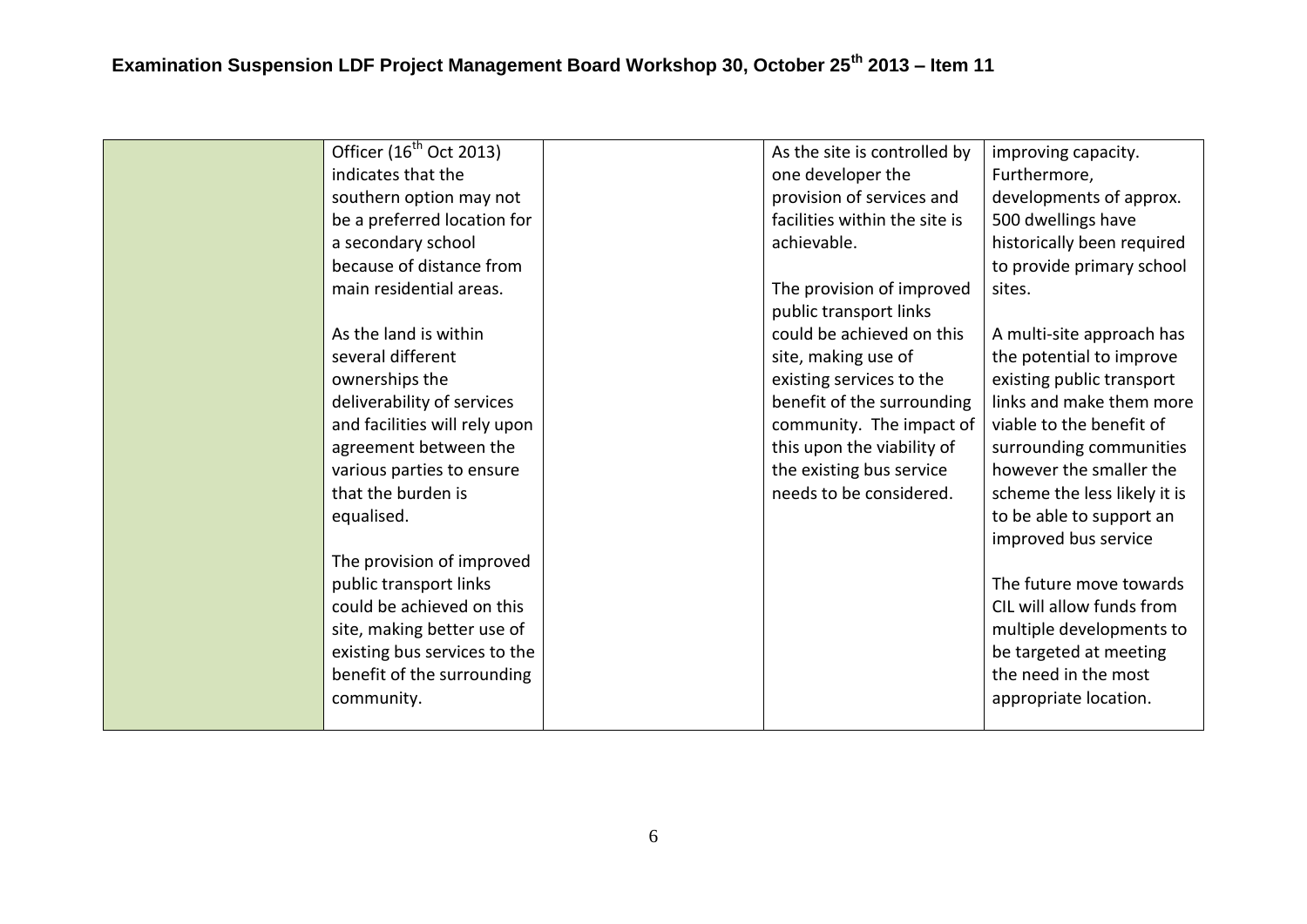| Assessment Criteria                           | <b>Coker - Option B</b>                                                                                                                                                                                             | Dorset/Middle Yeo -                                                                                            | <b>Primrose Lane/Up</b>                                                                                                                                                                | <b>Multi Sites - Options A</b>                                                                                                                                                                                          |
|-----------------------------------------------|---------------------------------------------------------------------------------------------------------------------------------------------------------------------------------------------------------------------|----------------------------------------------------------------------------------------------------------------|----------------------------------------------------------------------------------------------------------------------------------------------------------------------------------------|-------------------------------------------------------------------------------------------------------------------------------------------------------------------------------------------------------------------------|
|                                               |                                                                                                                                                                                                                     | <b>Option C</b>                                                                                                | <b>Mudford - Option D</b>                                                                                                                                                              | (Brympton), B, C and D                                                                                                                                                                                                  |
| <b>Further Mitigation</b><br><b>Potential</b> | The scale of this option<br>allows for the creation of<br>a significant 'Buffer Zone'<br>This site has the ability to<br>provide the full 5 ha of<br>employment land in a<br>location close to a major<br>road.     | The site is remote from<br>existing residential areas<br>and it is not possible to<br>mitigate this severance. | The impact upon<br>landscape and recognised<br>heritage assets can be<br>mitigated through a<br>masterplanning process.<br>This may reduce the<br>amount of achievable<br>development. | The multi-site approach<br>may result in several<br>reduced sites and it is very<br>likely that the<br>visual/landscape impact of<br>the developments could<br>be more easily assimilated<br>into the town. Conversely, |
|                                               | The recognised impact<br>upon landscape and<br>recognised heritage assets<br>can be mitigated through<br>the masterplanning<br>process. It is not possible<br>to mitigate the loss of<br>Grade 1 agricultural land. |                                                                                                                | The majority of the site<br>comprises of Grade 2<br>agricultural land.                                                                                                                 | the development of more<br>than one site would<br>clearly have an impact<br>upon more than just one<br>area                                                                                                             |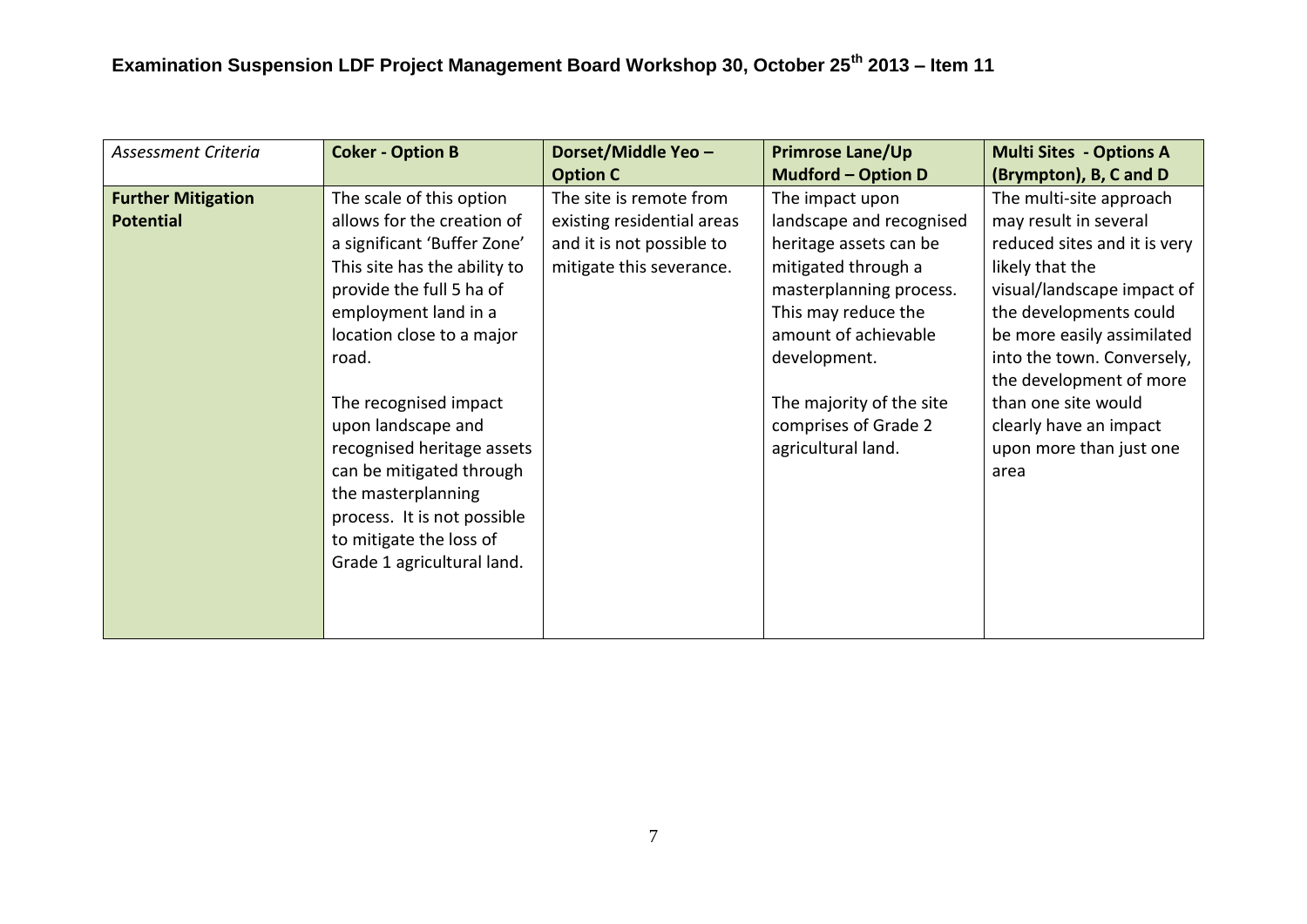| Assessment Criteria            | <b>Coker - Option B</b>     | Dorset/Middle Yeo -        | <b>Primrose Lane/Up</b>     | <b>Multi Sites - Options A</b> |
|--------------------------------|-----------------------------|----------------------------|-----------------------------|--------------------------------|
|                                |                             | <b>Option C</b>            | <b>Mudford - Option D</b>   | (Brympton), B, C and D         |
| <b>Added opportunities and</b> | The scale of the site would | The restricted size of the | This site does provide the  | Potential for one or more      |
| benefits                       | allow provision of          | site means that it is      | potential to address the    | of the sites to provide the    |
|                                | secondary education.        | unlikely to be able to     | recognised dearth of        | land that is required for      |
|                                |                             | make a contribution        | community facilities on     | employment.                    |
|                                | The scale of the site would | towards employment         | the adjoining Wyndham       |                                |
|                                | increase the potential for  | provision or any other     | Park development and        | The impact upon the            |
|                                | the delivery of a           | facilities.                | could help to deliver a     | highway network (and           |
|                                | significant employment      |                            | larger primary school site. | other infrastructure) is       |
|                                | area in an appropriate      |                            |                             | likely to be diluted if the    |
|                                | location.                   |                            | There is potential for a    | development was                |
|                                |                             |                            | suitably sized area of      | provided across various        |
|                                |                             |                            | employment land within      | sites.                         |
|                                |                             |                            | the site.                   |                                |
|                                |                             |                            |                             |                                |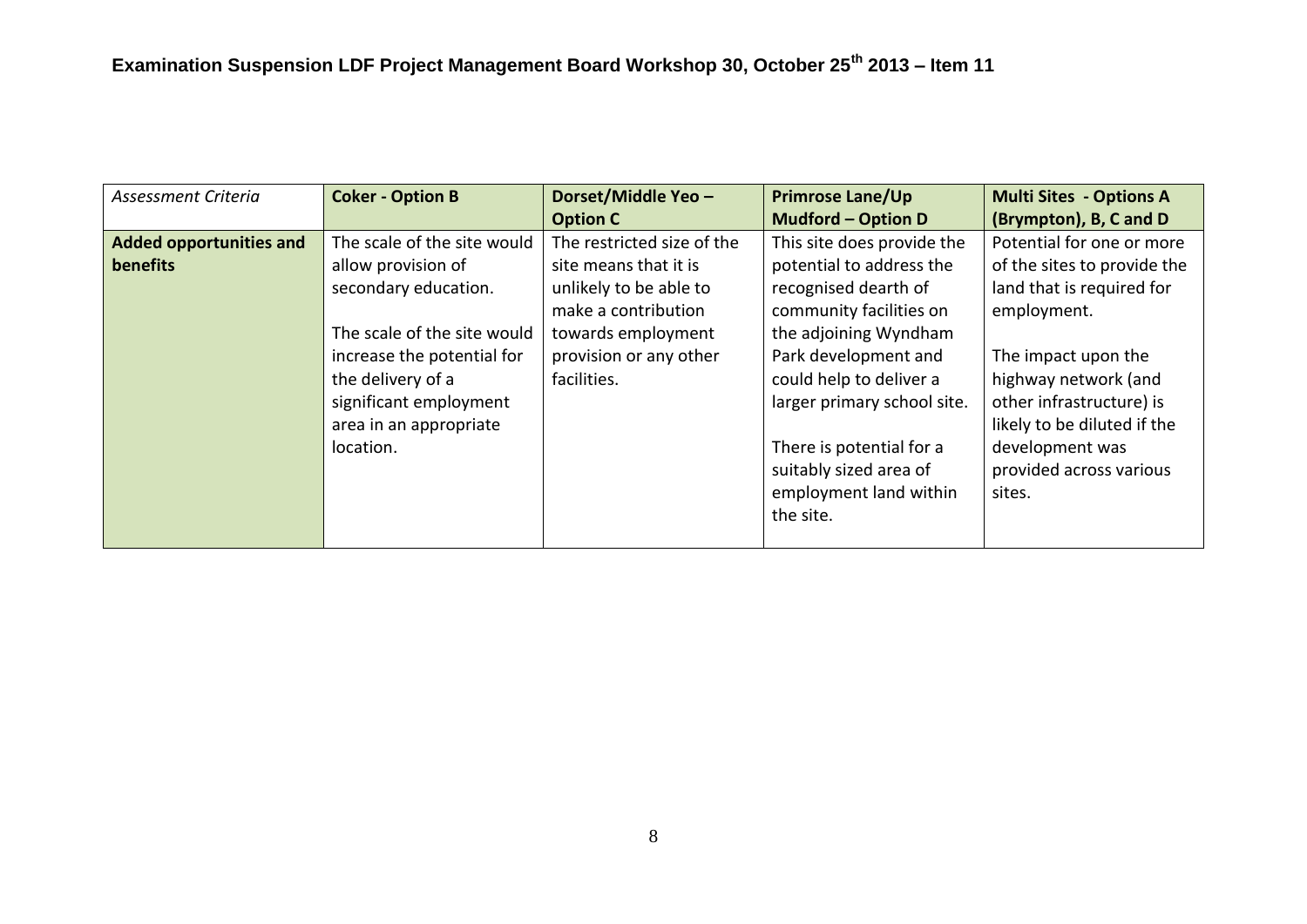| Assessment Criteria     | <b>Coker - Option B</b>     | Dorset/Middle Yeo -         | <b>Primrose Lane/Up</b>     | <b>Multi Sites - Options A</b> |
|-------------------------|-----------------------------|-----------------------------|-----------------------------|--------------------------------|
|                         |                             | <b>Option C</b>             | <b>Mudford - Option D</b>   | (Brympton), B, C and D         |
| Ability to provide long | The entire site of the YSUE | This site does not have the | The site does not have the  | The multi-site approach        |
| term development        | has the potential to        | clear potential to provide  | clear potential to provide  | provides the greatest          |
|                         | deliver between 2,800 and   | more than 1565 dwellings    | more than 1565 dwellings    | potential to provide           |
|                         | 3,600 dwellings together    | due to landscape and        | due to landscape            | development beyond the         |
|                         | with 11ha of employment     | environmental constraints   | constraints is unlikely to  | plan period.                   |
|                         | and other                   |                             | be able to provide the full |                                |
|                         | services/facilities         |                             | 1565.                       |                                |
|                         |                             |                             |                             |                                |
|                         |                             |                             |                             |                                |
|                         |                             |                             |                             |                                |